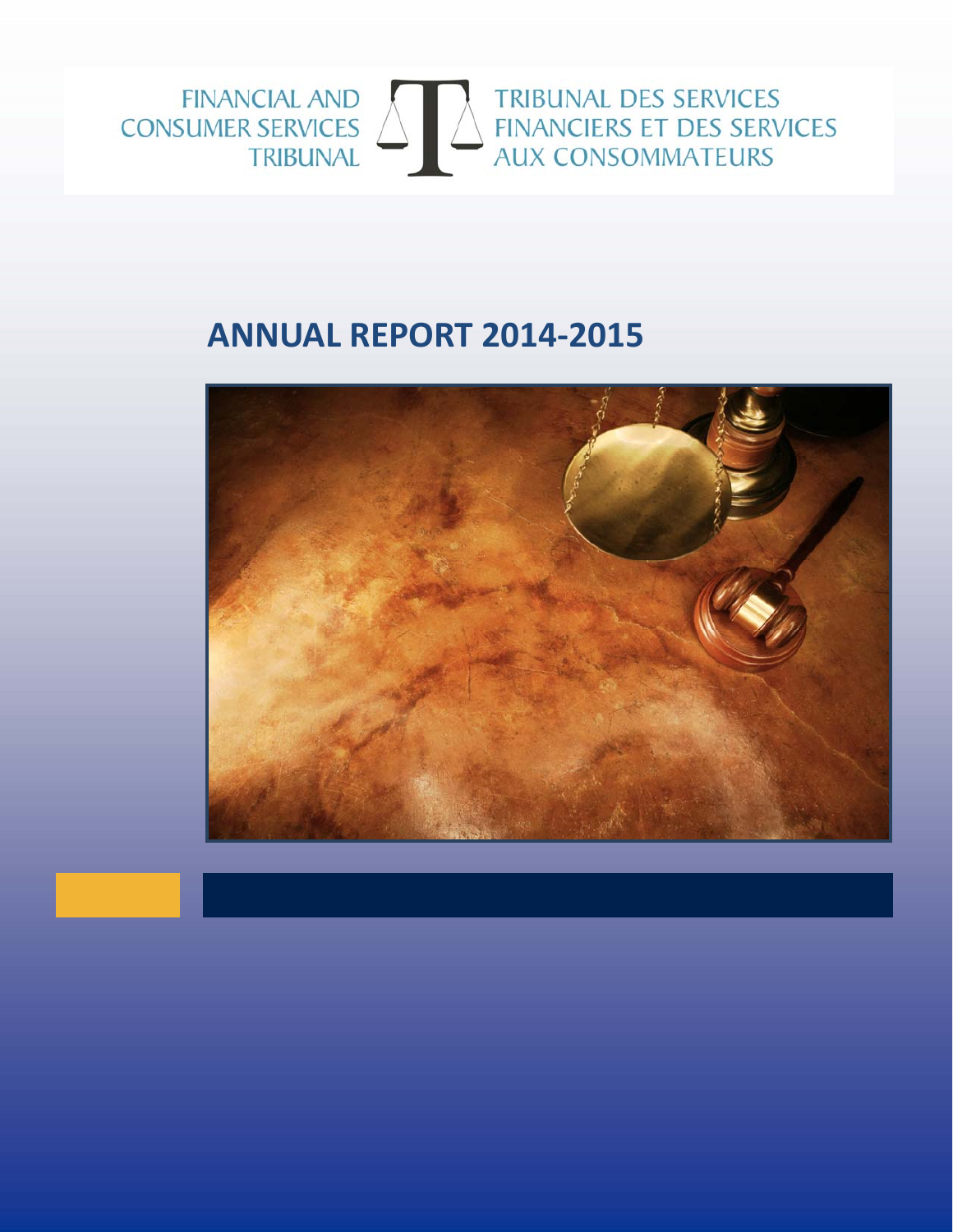# **TABLE OF CONTENTS**

| Message from the Chair                           | 3  |
|--------------------------------------------------|----|
| About the Tribunal                               | 4  |
| <b>Continuing Education</b>                      | 10 |
| <b>Tribunal Rules, Directives and Procedures</b> | 11 |
| <b>Remuneration and Expenses</b>                 | 12 |
| <b>Tribunal Activity</b>                         | 13 |
| <b>Accomplishments and Ongoing Projects</b>      |    |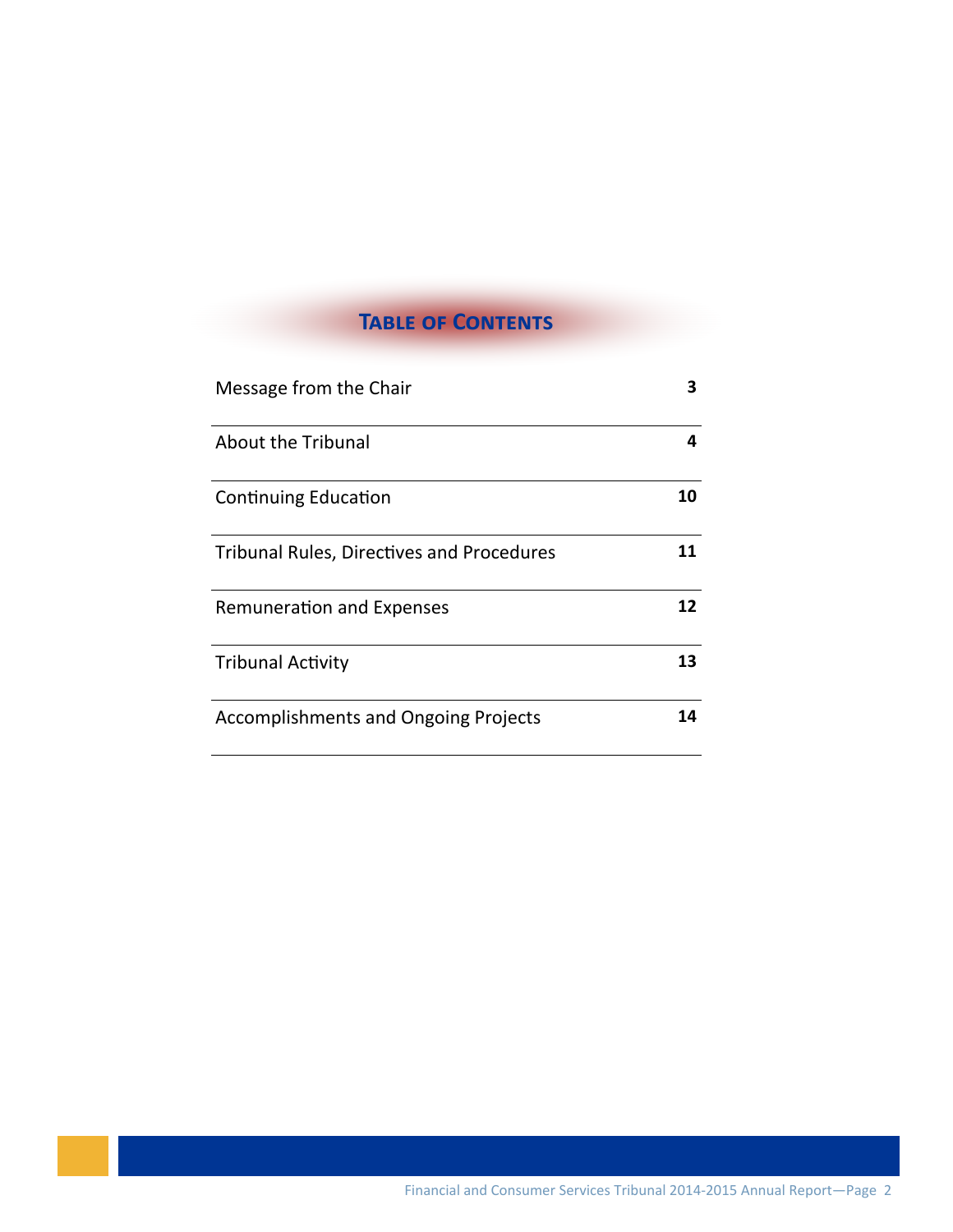

#### **MESSAGE FROM THE CHAIR**

On behalf of the members and staff of the Financial and Consumer Services Tribunal, I am pleased to present our 2014‐2015 Annual Report.

In 2014‐2015, Tribunal members and staff devoted considerable effort to improving the Tribunal's processes in addition to conducting hearings under financial and consumer services legislation.

In particular, new procedural rules and forms for proceedings were developed, which should come into effect in the 2015‐2016 fiscal year. A Conflict of Interest Policy and a Privacy and Document Management Procedure for Tribunal members were also adopted. Finally, particular attention was paid to continuing legal education for Tribunal members and staff.

Monica L. Barley, Chair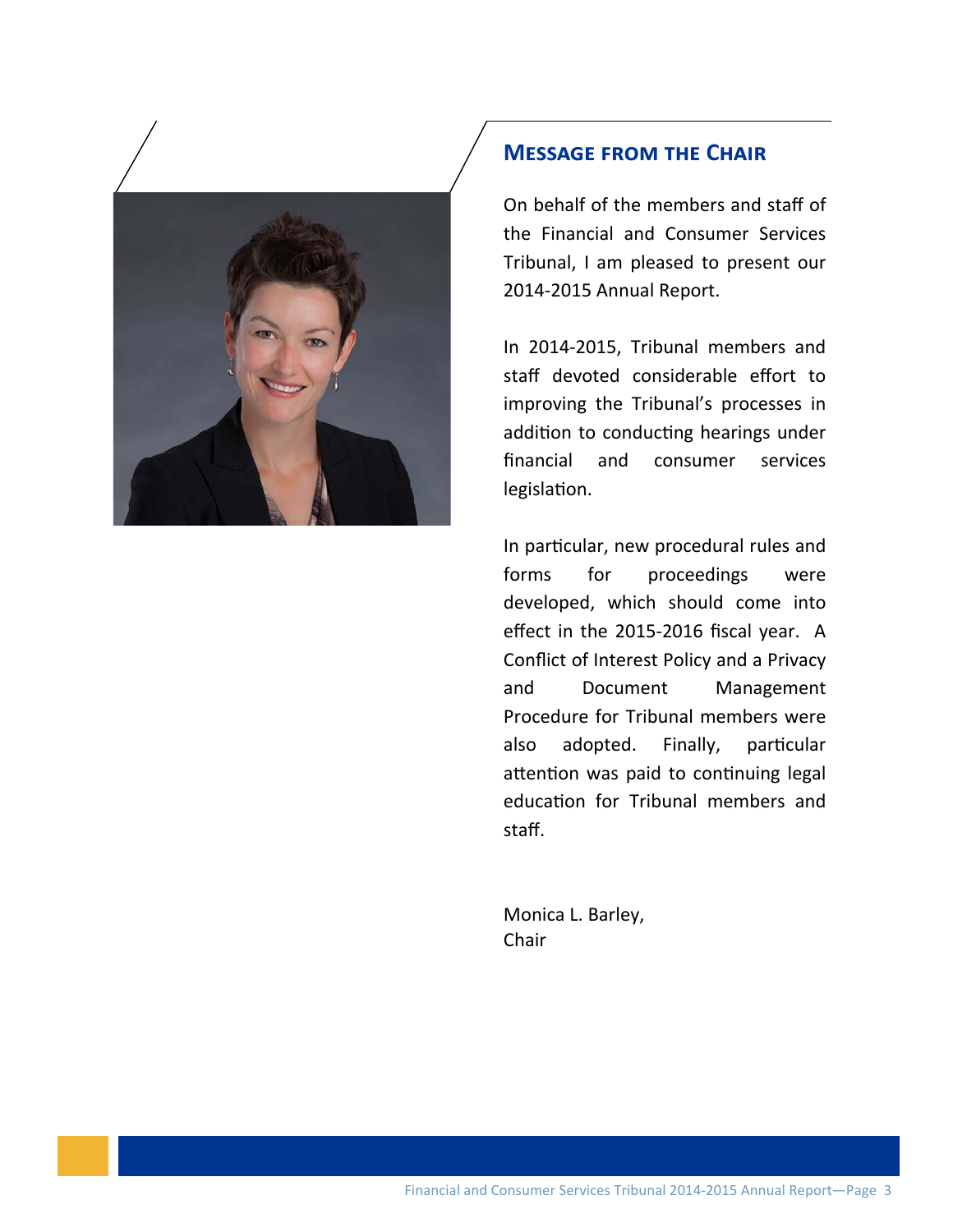#### **ABOUT THE TRIBUNAL**



Top - from left to right: Jean LeBlanc, Don Moors, John M. Hanson, Q.C. Bottom - from left to right: Gerry Legere, Monica L. Barley, Chair, Enrico A. Scichilone

The Financial and Consumer Services Tribunal (Tribunal) is an independent adjudicative body established on July 1, 2013 pursuant to SecƟon 29 of the *Financial and Consumer Services Commission Act*.

The Tribunal consists of a chair and the number of other members the Financial and Consumer Services Commission recommends, which shall not be less than four nor more than 14 members.

As at April 1, 2014, the Tribunal was comprised of seven members, which included lawyers, accountants, and individuals from the business community. A short biography of each member is included below.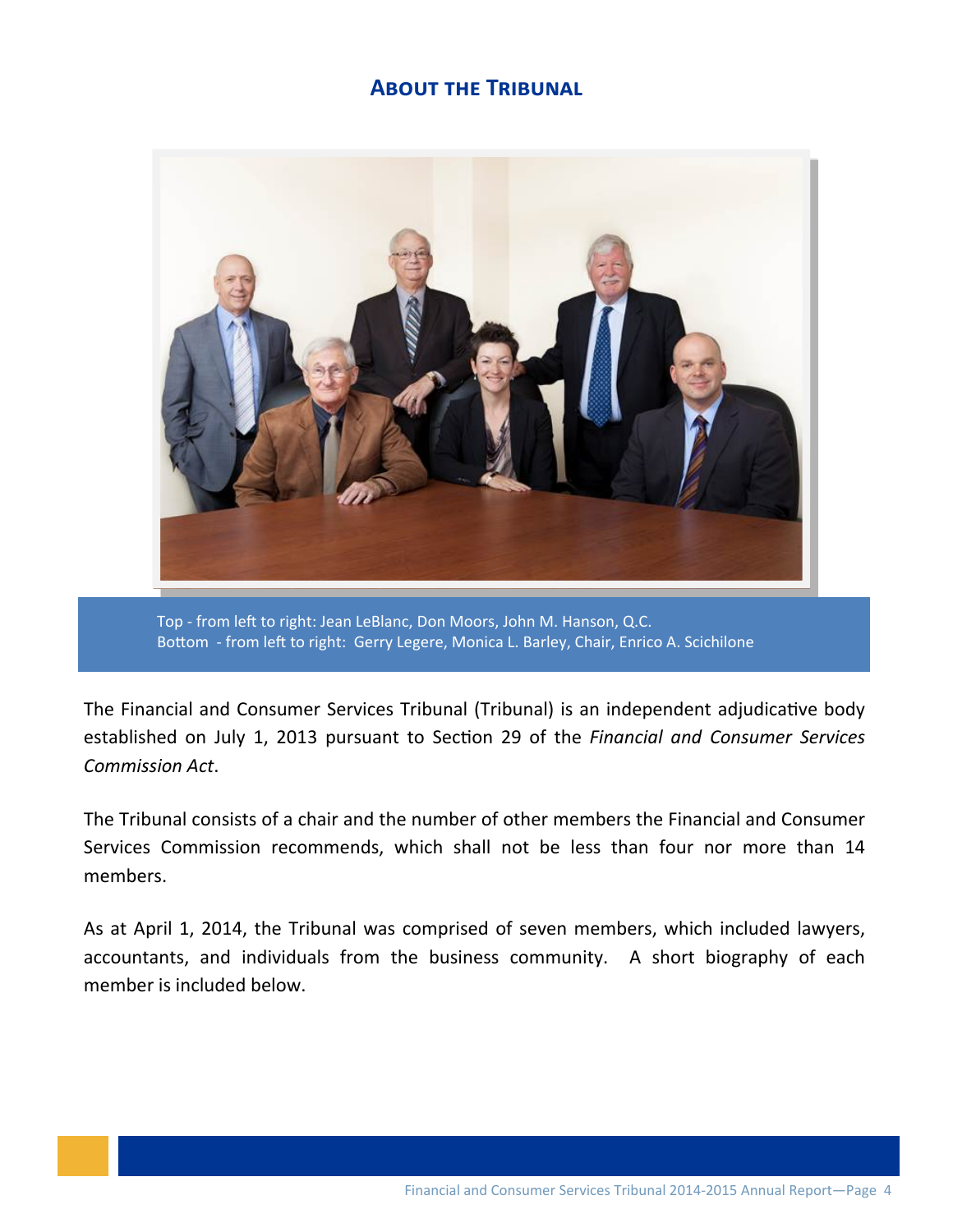### **Monica L. Barley, Tribunal Chair** B.Sc., LL.B. Residence: Moncton

Monica Barley was appointed the Chair of the Tribunal on March 13, 2014 for a term of three years.

Ms. Barley joined Actus Law Droit in 2010 and became a partner in 2012. In her practice, she focuses on dispute resolution, which includes civil litigation, employment law, contract law, administrative law and criminal law.

A native of Rexton, she was called to the bar in 2002 after graduating from the Université de Moncton with a Bachelor of Law degree in 2001. Previously, she earned a Bachelor of Science degree (physics, mathematics) also from the Université de Moncton. Prior to joining Actus Law Droit, Monica worked as a federal prosecutor, conducting criminal prosecutions enforcing federal laws, acquiring considerable knowledge in court procedure, trial advocacy and rules of evidence.

Ms. Barley chairs the Elder Law Section of the New Brunswick Branch of the Canadian Bar Association and sits on the board of directors of Enterprise Greater Moncton. Previously, she was president of Crossroads for Women Inc., a shelter for women and children victims of family violence, and was vice‐president of Downtown Moncton Centre‐ville Inc.

#### **John M. Hanson, Q.C.**

B.A., LL.B., LL.M. Residence: Fredericton

Mr. Hanson was appointed a member of the Tribunal on January 22, 2014 for a term of five years.

Mr. Hanson has a Masters of Law Degree and has extensive experience in Corporate Commercial law. Prior to retiring from private practice, he practiced law for over 40 years and was appointed Queen's Counsel in 1986. His practice consisted of corporate, commercial, securities and business law throughout the Province. He also has experience with various tribunals, boards and government dealings where he counselled both corporate and individual clients in relation to negotiations, contractual and statutory matters.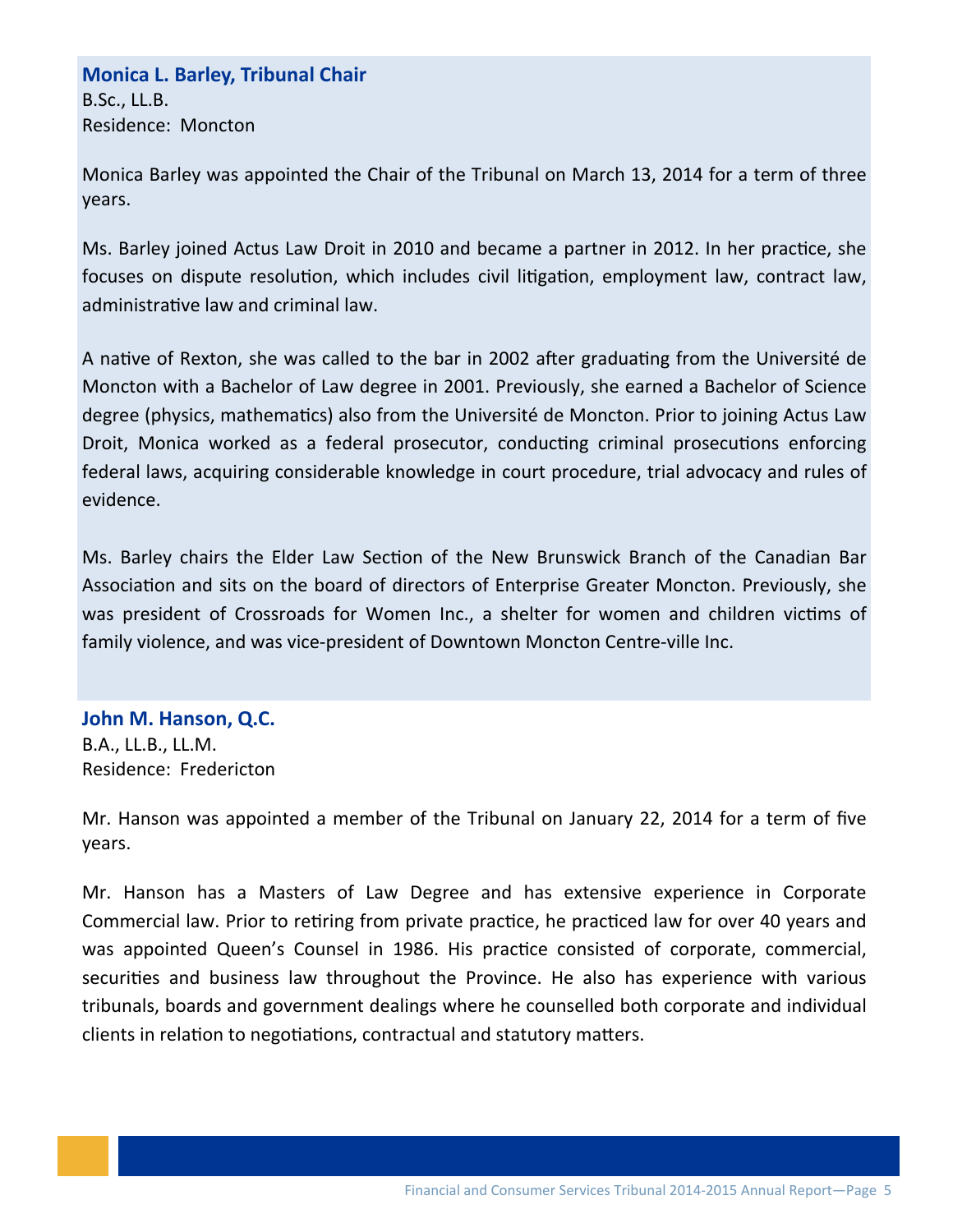Since retiring from private practice, Mr. Hanson has been legal counsel for a public-private partnership in the transportation industry. Mr. Hanson was Chair for the Canada Pension Plan Appeal Tribunal from 2008 to 2014, when his term expired.

#### **Jean LeBlanc**

Residence: Dieppe

Mr. LeBlanc was appointed a member of the Tribunal on January 22, 2014 for a three‐year term.

Mr. LeBlanc is the founder and now Division Manager of Lantech Drilling Services Inc., a wholly owned subsidiary of Orbit Garant Drilling and a contract drilling company specializing in Mineral exploration and geo-environmental investigations.

An experienced businessman and entrepreneur, he has performed senior management roles across Canada. He has worked in British Columbia, Ontario, Quebec and throughout the Atlantic Provinces. He was formerly a National Sales Manager for a large multinational based in North Bay, Ontario as well as an Executive Vice-President for an international drilling contractor and manufacturing firm based in Rouyn‐Noranda, Quebec.

He is a former Mayor of the City of Dieppe, has served on several boards including the New Brunswick Branch of the Canadian Institute of Mining and Metallurgy, the Chamber of Mineral Resources of Nova Scotia and is a past President of the Canadian Diamond Drilling Association. He is a member in good standing of the New Brunswick Society of Engineering Technologists. He graduated from the New Brunswick Institute of Technology's Civil Technology program and has studied for the professional accounting designation in the CMA program of the Society of Management Accountants.

**Gerry Legere** CGA Residence : Bathurst

Mr. Legere was appointed a member of the Tribunal on January 22, 2014 for a term of four years.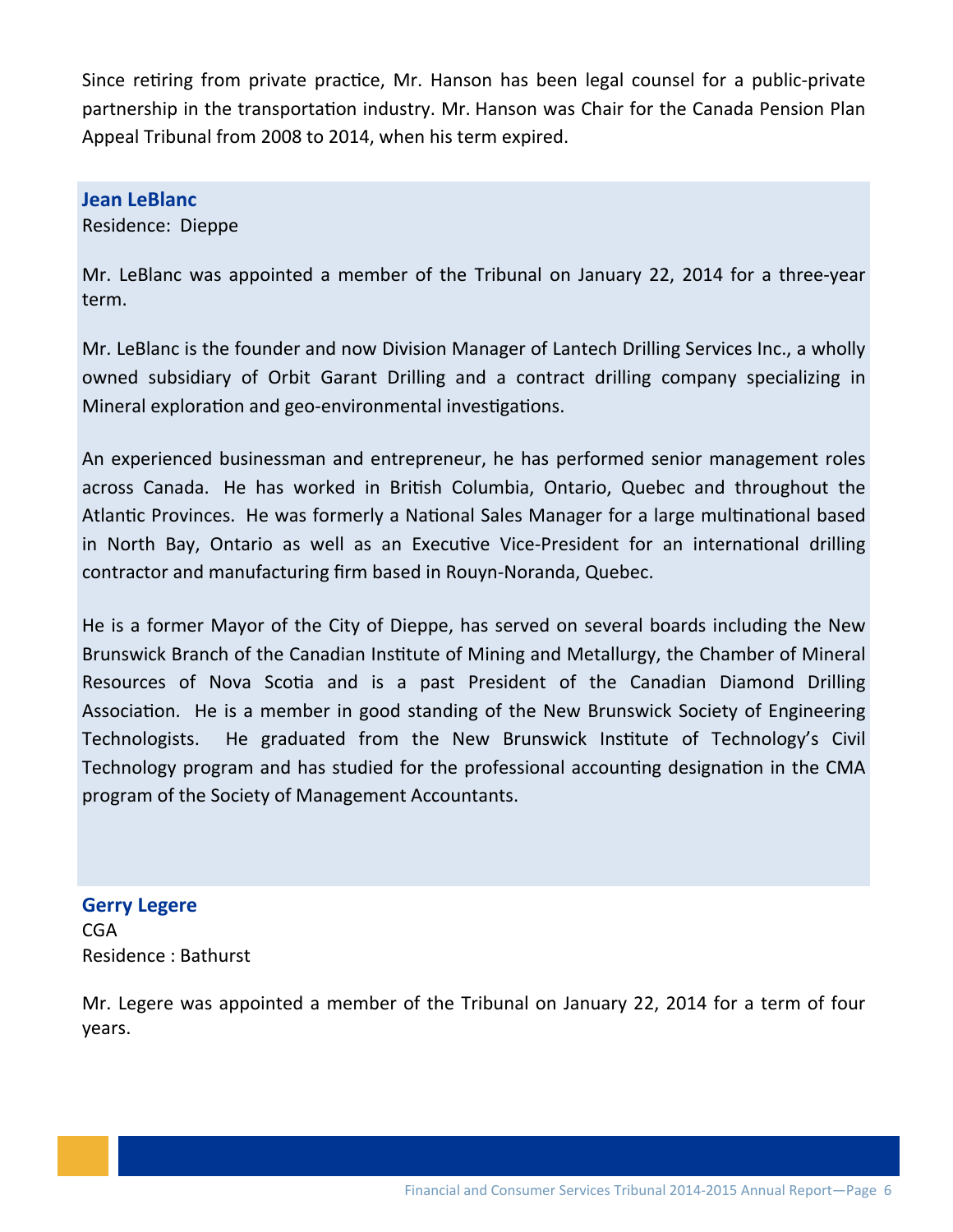Mr. Legere is an Accountant with extensive experience working in private practice, as well as owning his own accounting practice. In addition to his accounting experience, he was part owner of a mid‐sized company that manufactured windows and doors.

Mr. Legere has been the Chair for the Employment Insurance Appeal Board of Referees and a board member for a number of foundations and associations, such as Canadian Business Development Corporation (CBDC) and Insulated Glass Manufacturing Association of Canada (IGMAC). He has volunteered extensively with community groups. He was Municipal Returning Officer for Bathurst and Bertrand by-election in 2012. As well, he has traveled internationally to participate in trade missions.

**Don Moors**

B.A., M.A., FCMC Residence : Quispamsis

Mr. Moors was appointed a member of the Tribunal on January 22, 2014 for a three year term.

Mr. Moors recently obtained a certificate in Adjudication from the Society of Ontario Adjudicators and Regulators and Osgoode Professional Development.

Mr. Moors is the Founding Principal of First Strategy, a management consulting and executive advisory services firm. Previously, he was a Partner with PriceWaterhouseCoopers LLP. In his most recent role with PwC, he led the firm's Management Consulting Practice in Atlantic Canada. Mr. Moors has extensive experience with large public and private sector organizations, having acted on behalf of senior executive-level officials in both sectors. He has served as a Board and Audit Committee member of an Investment Corporation. Mr. Moors received the President's Award for Excellence from the Atlantic Chapter of the Canadian Institute of Management Consultants and was named a Fellow of CMC Canada.

#### **Enrico A. Scichilone** H.S.D., B.Sc., LL.B. Residence : Moncton

Mr. Scichilone was appointed a supplementary member of the New Brunswick Securities Commission on November 21, 2012 for a three year term.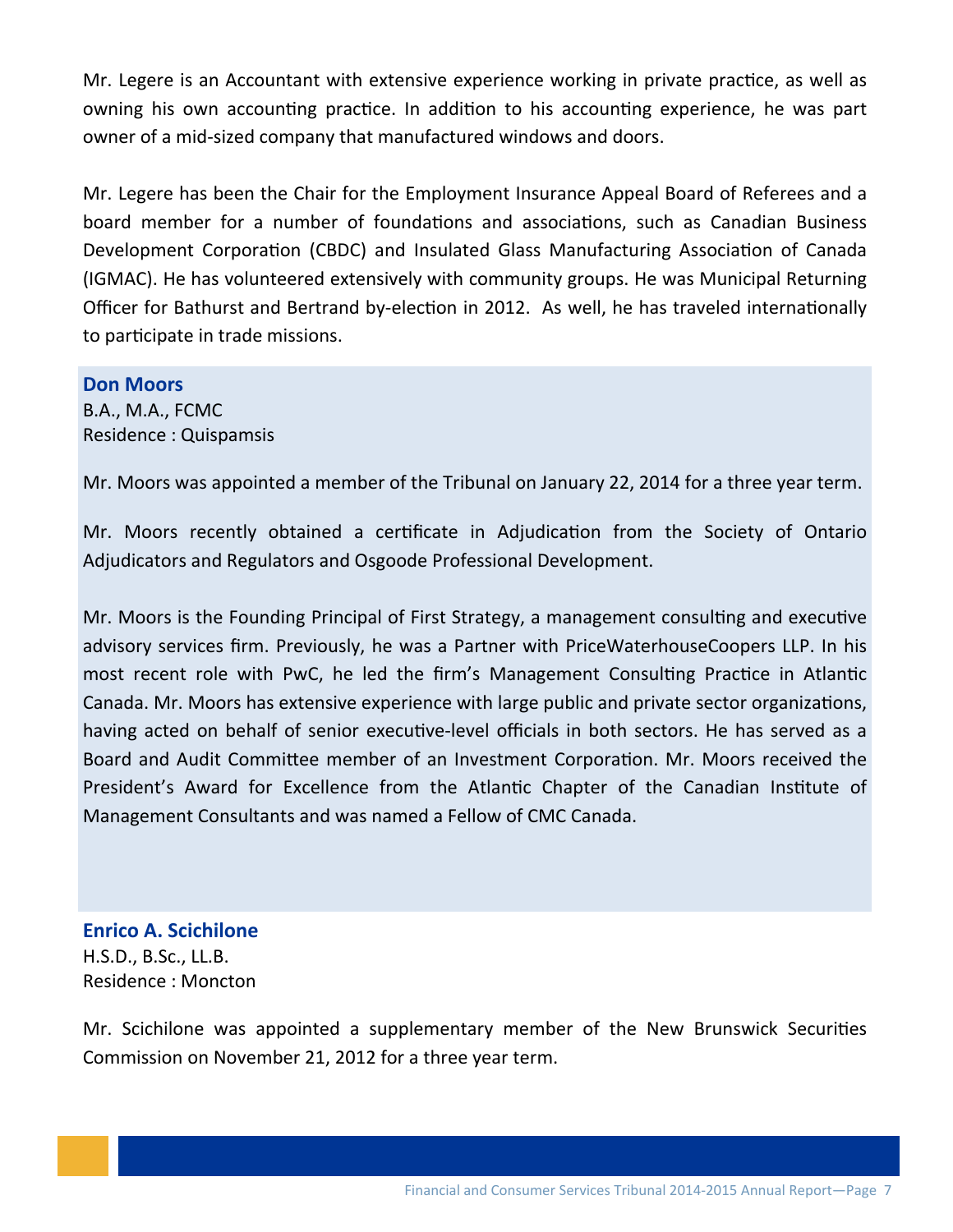Mr. Scichilone was deemed to be appointed a member of the Tribunal on July 1, 2013 pursuant to subsecƟon 79(1) of the *Financial and Consumer Services Commission Act*.

A fluently bilingual native of Tracadie-Sheila, Mr. Scichilone has been practicing law for over ten years and is a partner in the law firm of Actus Law Droit, focusing on the areas of litigation, employment, administrative, corporate and commercial law. He is a member of the Law Society of New Brunswick and the Canadian Bar Association.

Mr. Schichilone was recently appointed to the National Arts Centre Board of Trustees. He is a past Council member of the Moncton Area Lawyers Association during which time he chaired their continuing legal education committee. Also a dedicated community volunteer, Mr. Scichilone is a past member of the Moncton Branch of the Red Cross and I the past‐chair of the Board of Directors of the Moncton Boys and Girls Club, having been a board member with this organization since 2005.

#### **Denise LeBlanc, Q.C.**

B.P.E., LL.B., M.P.A. Residence : Moncton

Ms. LeBlanc was appointed for a second three year term as a supplementary member of the New Brunswick Securities Commission on July 15, 2011 and was deemed to be appointed a member of the Tribunal on July 1, 2013 pursuant to subsection 79(1) of the *Financial and Consumer Services Commission Act*. Ms. LeBlanc's term ended on July 14, 2014.

Ms. LeBlanc has been practicing law for over 25 years and is a partner and a former Regional Manager for New Brunswick in the law firm of McInnes Cooper, focusing on the areas of asset recovery, insolvency, and corporate and business law. She is a member of the Law Society of New Brunswick and the Canadian Bar Association. Ms. LeBlanc is an accredited arbitrator/ adjudicator in the Society of Ontario Adjudicators and Regulators. Ms. LeBlanc is an adjudicator pursuant to the *Mental Health Act* and is an adjudicator in the New Brunswick Small Claims Court. Ms. LeBlanc is a past-president of the Canadian Bar Association, New Brunswick Division, as well as a lecturer at the Bar Admission Course and the Faculty of Law of Université de Moncton. She sits on the boards of several community organizations.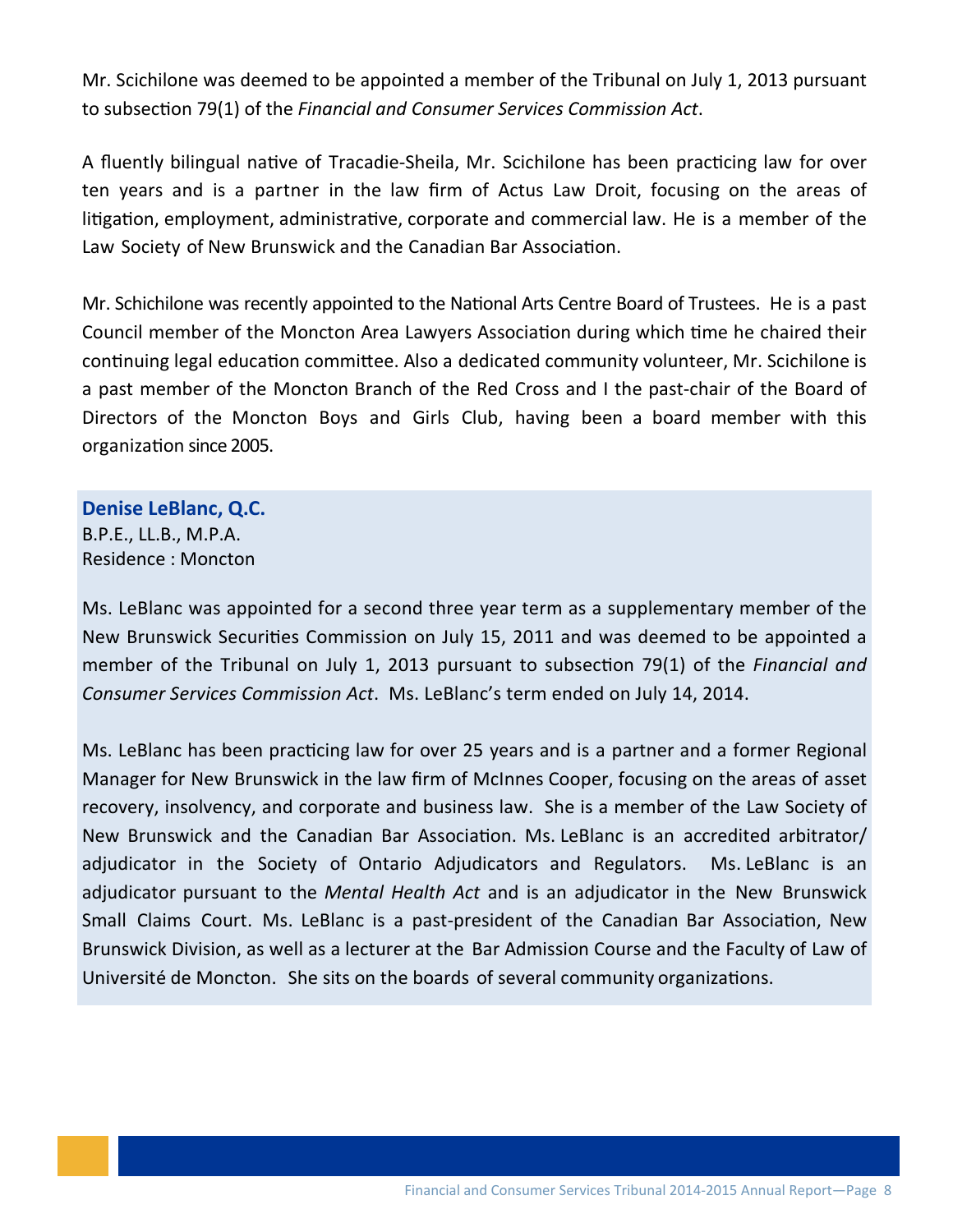The Tribunal hears appeals and reviews of decisions, applications, as well as enforcement proceedings under the financial and consumer services legislation, including:

- the *Auctioneers* Licence *Act*;
- the *Collection Agencies Act*;
- the *Co‐operaƟve AssociaƟons Act*;
- the *Cost of Credit Disclosure Act*;
- the *Credit Unions Act*;
- the *Direct Sellers Act*;
- the *Insurance Act*;
- the *Loan and Trust Companies Act*;
- the *Pension Benefits Act*;
- the *Pre‐arranged Funeral Services Act*;
- the *Real Estate Agents Act*; and
- the *Securities Act*.

The Tribunal hears matters in both official languages and all Tribunal decisions are posted to the Tribunal's website in both official languages. Tribunal staff are also fully bilingual to ensure parties, legal counsels and the public can interact with the Tribunal in either official language. In addition, when requested, the Tribunal offers simultaneous interpretation for parties and their legal counsel. The Tribunal requires that the panel members hearing a matter be fully capable of understanding, without the assistance of interpretation, the matter before it, in the official language of choice of the parties. At the present time, four of the Tribunal's six members are fully bilingual.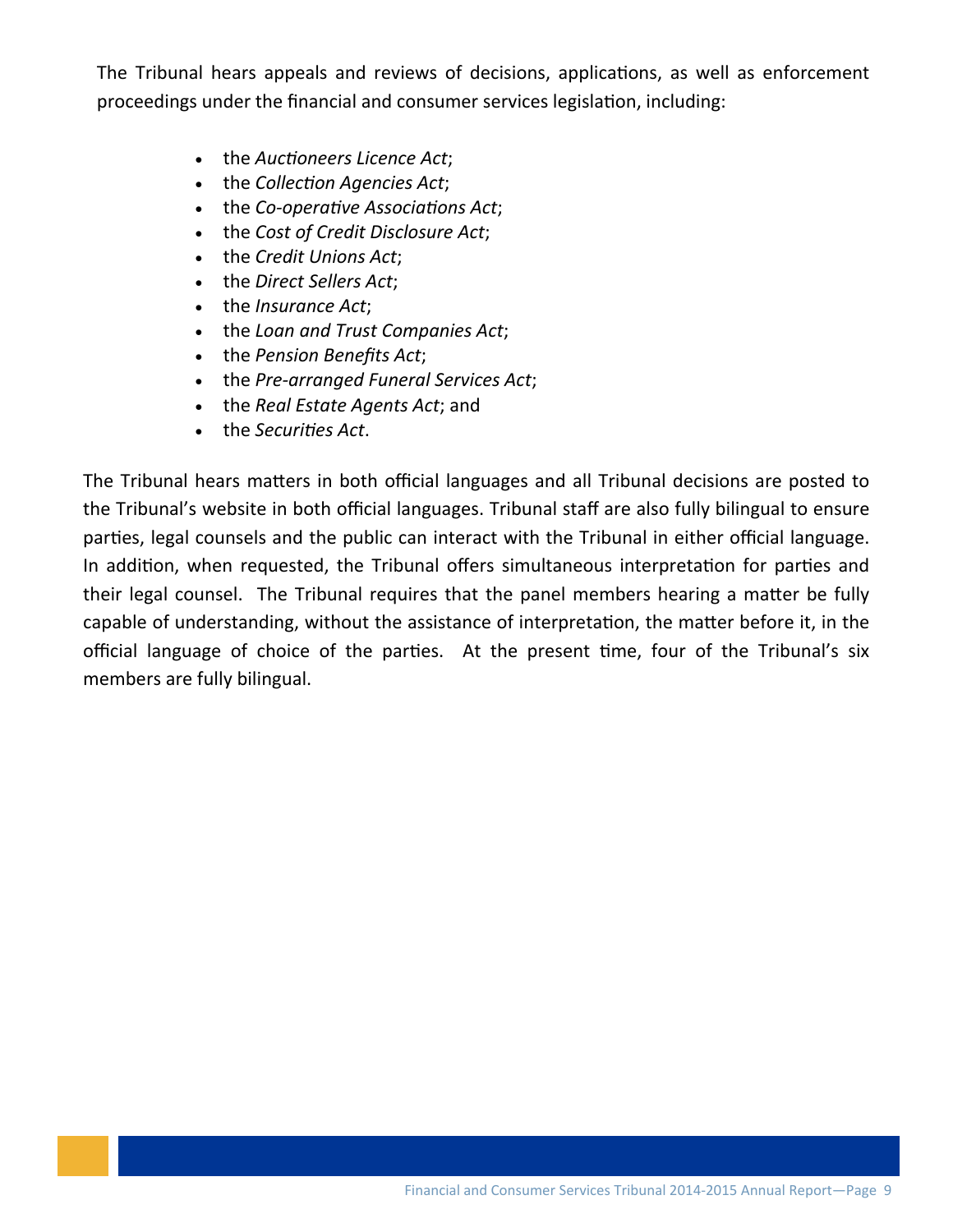#### **CONTINUING EDUCATION FOR MEMBERS AND STAFF**

The Tribunal places high value on continuing education. Tribunal members are provided an annual budget of \$3,000 to pursue their education, which does not include travel and accommodation costs.

In the past year, Tribunal members and staff have taken courses such as the Principles of Administrative Justice offered by the Foundation of Administrative Justice, the Certificate in Adjudication offered by the Society of Ontario Adjudicators and Regulators and Osgoode Professional Development, and a seminar on electronic document handling. In addition, Denise A. LeBlanc, Q.C. offered a two-day educational session to all members which focused on administrative law principles, conducting hearings and ethics.

Tribunal members also attended various educational sessions and events offered by the Financial and Consumer Services Commission including an online webinar on Learning the Ropes, the White Collar Crime Symposium, and FullSail 2015.

Tribunal members continue to meet for bi-annual meetings. These meetings focus on providing regulatory and legislative updates as well as reviewing recent Canadian decisions in the sectors administered by the Tribunal.

Tribunal staff also provides Tribunal members with a weekly emails setting out informative media articles pertaining to the sectors regulated by the Financial and Consumer Services Commission.

The Tribunal Registrar recently became a member of the Council of Canadian Administrative Tribunals. This provides the Tribunal access to the most recent conference papers plus a greatly expanded selection of educational materials.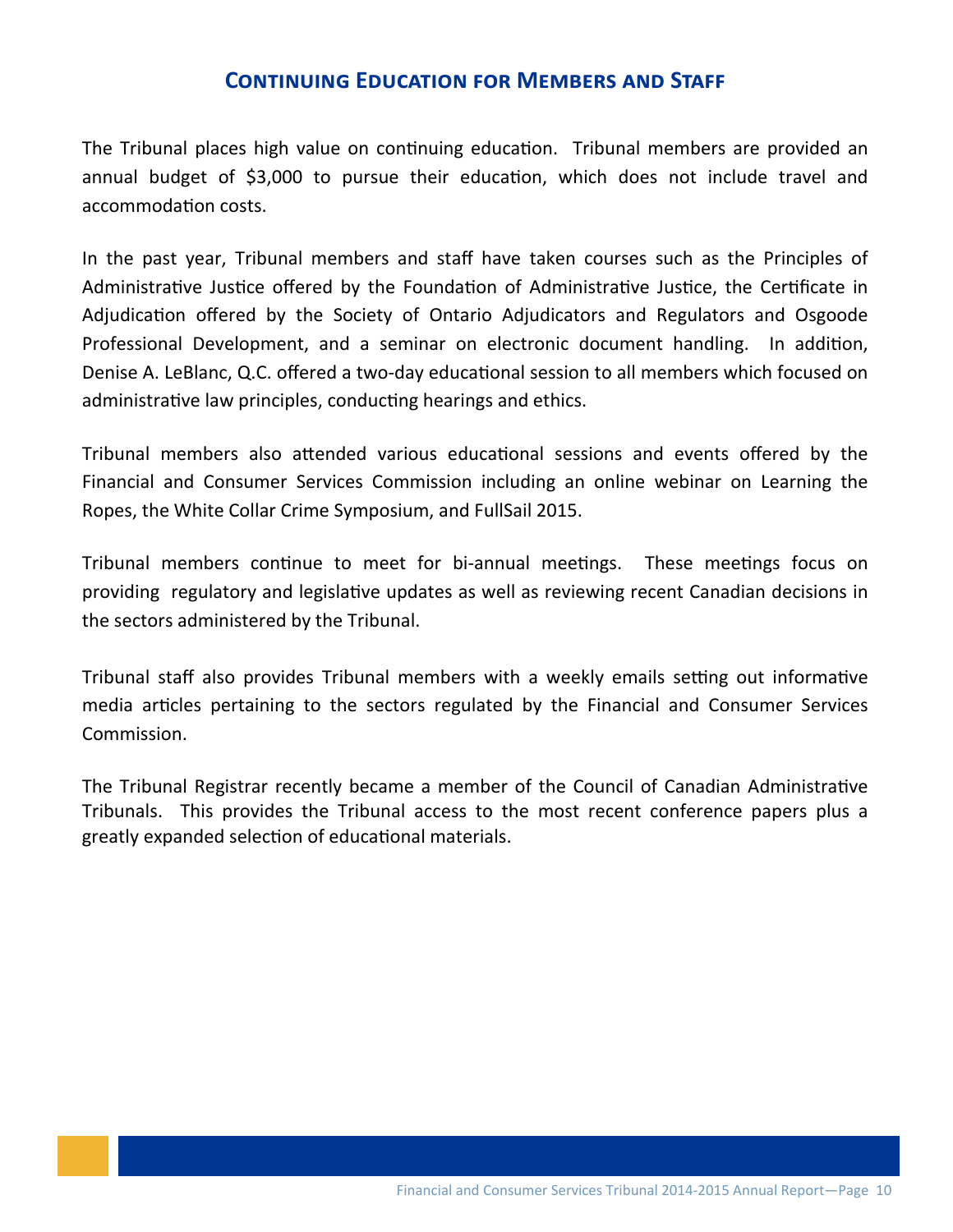#### **TRIBUNAL RULES, POLICIES, DIRECTIVES AND PROCEDURES**

In the past year, the Tribunal focused on improving its processes. Tribunal members and staff concentrated on three large projects: (1) re-writing the Tribunal's procedural rules applicable to proceedings and hearings, (2) developing a conflict of interest policy for Tribunal members and, and (3) researching the Tribunal's privacy and access obligations.

The Tribunal members felt that re-writing the Tribunal's procedural rules was necessary as its current procedural rules were adopted by its predecessor, the New Brunswick Securities Commission. Tribunal members and staff felt that completely re-writing the rules was necessary to reflect the new acts administered by the Tribunal and to improve certain processes. The procedural rules were drafted in plain language as it is anticipated that the number of self-represented litigants appearing before the Tribunal will increase in the coming years. These proposed procedural rules have been published for a 60‐day comment period from August 14, 2015 to October 13, 2015. It is anticipated that the proposed new procedural rules will come into force in late 2015 or early 2016.

Tribunal members and staff have also been developing complementary documents to assist parties in interpreting the new procedural rules. Forms have been developed for certain key documents, such as pleadings that start a proceeding, an Affidavit of Service, an Affidavit, a Notice of Motion, a Summons to Witness, and a Notice of Withdrawal.

Tribunal members and staff adopted a formal Conflict of Interest Policy in order to assist Tribunal members in identifying potential conflicts of interest. This policy was adopted on November 13, 2014 and is posted on the Tribunal's website.

Finally, Tribunal staff undertook extensive research on its obligations under the *Right to Information and Protection of Privacy Act.* This resulted in the adoption of a Privacy and Document Management Procedure for Tribunal members, which is meant to provide assistance to Tribunal members in their management of Tribunal documents or records in their possession. Tribunal staff also began drafting a policy on access and privacy for parties and witnesses with privacy concerns.

Several projects commenced in the 2014-2015 fiscal year, such as rewriting the Tribunal's procedural rules and drafting a policy on access and privacy, have been carried over into the next fiscal year.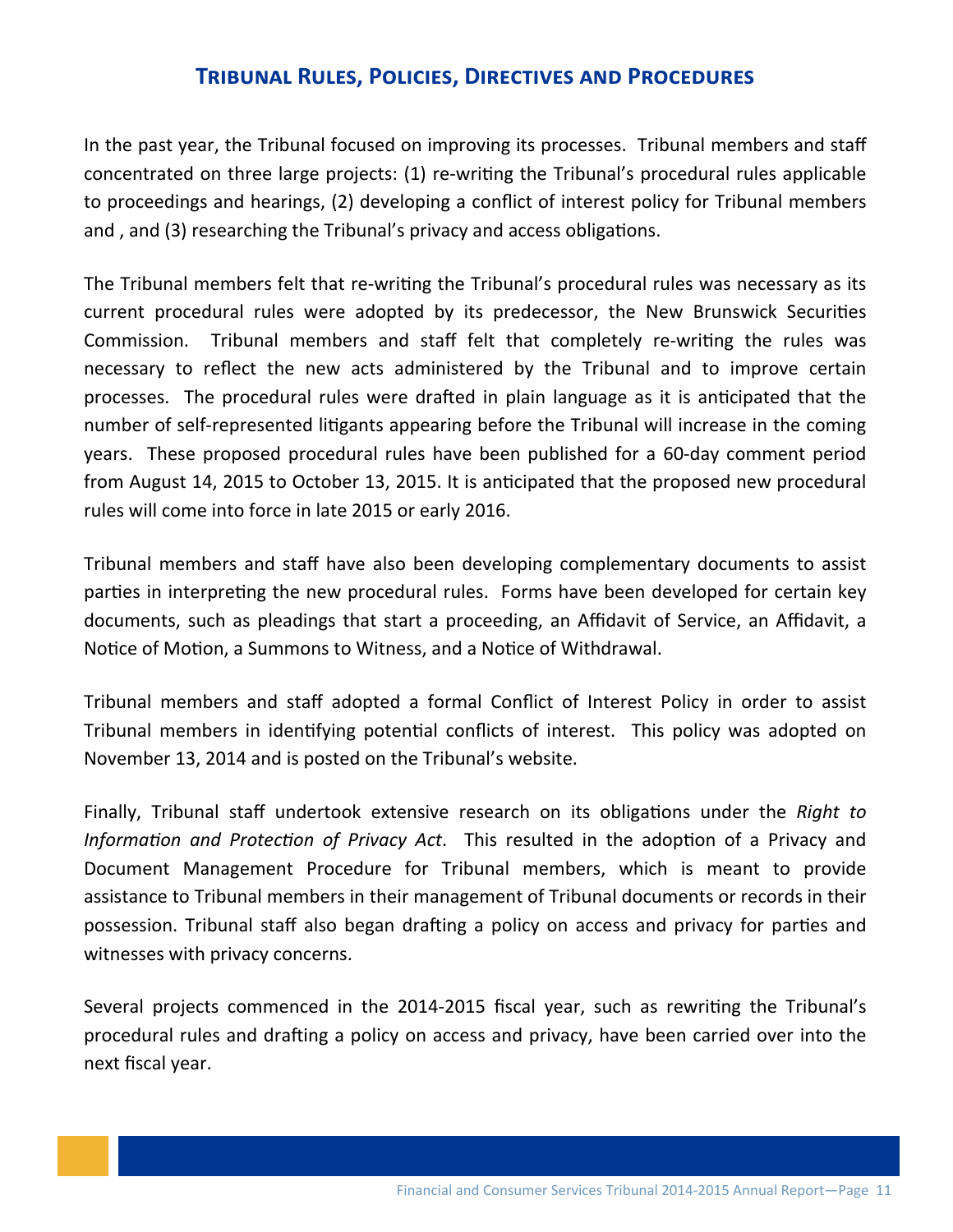#### **REMUNERATION AND EXPENSES**

The Financial and Consumer Services Commission's Bylaw No. 3 - Commission and Tribunal Remuneration stipulates that an annual retainer of \$15,000 is paid to the Tribunal Chair, while members receive an annual retainer of \$5,000. In addition, the Tribunal Chair and members are paid a service fee of \$350 for matters done in connection with the business and affairs of the Tribunal, including (1) preparation, attendance, or deliberations in relation to hearings, (2) drafting decisions, and (3) participation in orientation or education sessions organized by the Tribunal or the Commission. Tribunal members also receive payment for time spent travelling for Tribunal business at the rate of \$50 per 100 kilometers as further described in the **Compensation Policy for Tribunal Members.** 

The costs and expenses related to the Tribunal for the period of April 1, 2014 to March 31, 2015 are detailed below. These costs and expenses include the retainer, services fees paid, allotments for travel time, expenses reimbursed, and allowances.

| Member                   | Appointed or<br>reappointed | <b>Term end</b>  | Retainer              | <b>Service</b><br><b>Fees</b> | <b>Allotment</b><br>for Travel<br><b>Time</b> | Total<br>Remuneration | <b>Expense</b><br>Reimbursement<br>and<br><b>Allowances</b> |
|--------------------------|-----------------------------|------------------|-----------------------|-------------------------------|-----------------------------------------------|-----------------------|-------------------------------------------------------------|
| Monica L. Barley (Chair) | 13-Mar-14                   | $12$ -Mar-<br>17 | \$15,000              | \$18,725                      | \$2,200                                       | \$35,925              | \$1,418                                                     |
| John M. Hanson, Q.C.     | $22$ -Jan-14                | 21-Jan -19       | \$5,000               | \$5,600                       | \$1,200                                       | \$11,800              | \$776                                                       |
| Denise A. LeBlanc, Q.C.  | 15-Jul-08<br>15-Jul-11      | $14$ -Jul-14     | \$1,440               | \$1,400                       | \$200                                         | \$3,040               | \$134                                                       |
| Jean LeBlanc             | 22-Jan-14                   | $21$ -Jan-17     | $$4,443$ <sup>1</sup> | \$4,200                       | \$800                                         | \$9,443               | \$561                                                       |
| Gerry Legere             | 22-Jan-14                   | $21$ -Jan-18     | \$5,000               | \$6,475                       | \$2,950                                       | \$14,425              | \$2,741                                                     |
| Don Moors                | 22-Jan-14                   | 21-Jan-17        | \$5,000               | \$7,175                       | \$150                                         | \$12,325              | \$1,719                                                     |
| <b>Enrico Scichilone</b> | 21-Nov-12                   | 20-Nov-15        | \$5,000               | \$7,175                       | \$1,300                                       | \$13,475              | \$807                                                       |

 $1$  Mr. LeBlanc was on leave of absence from August 20th to October 1st 2014.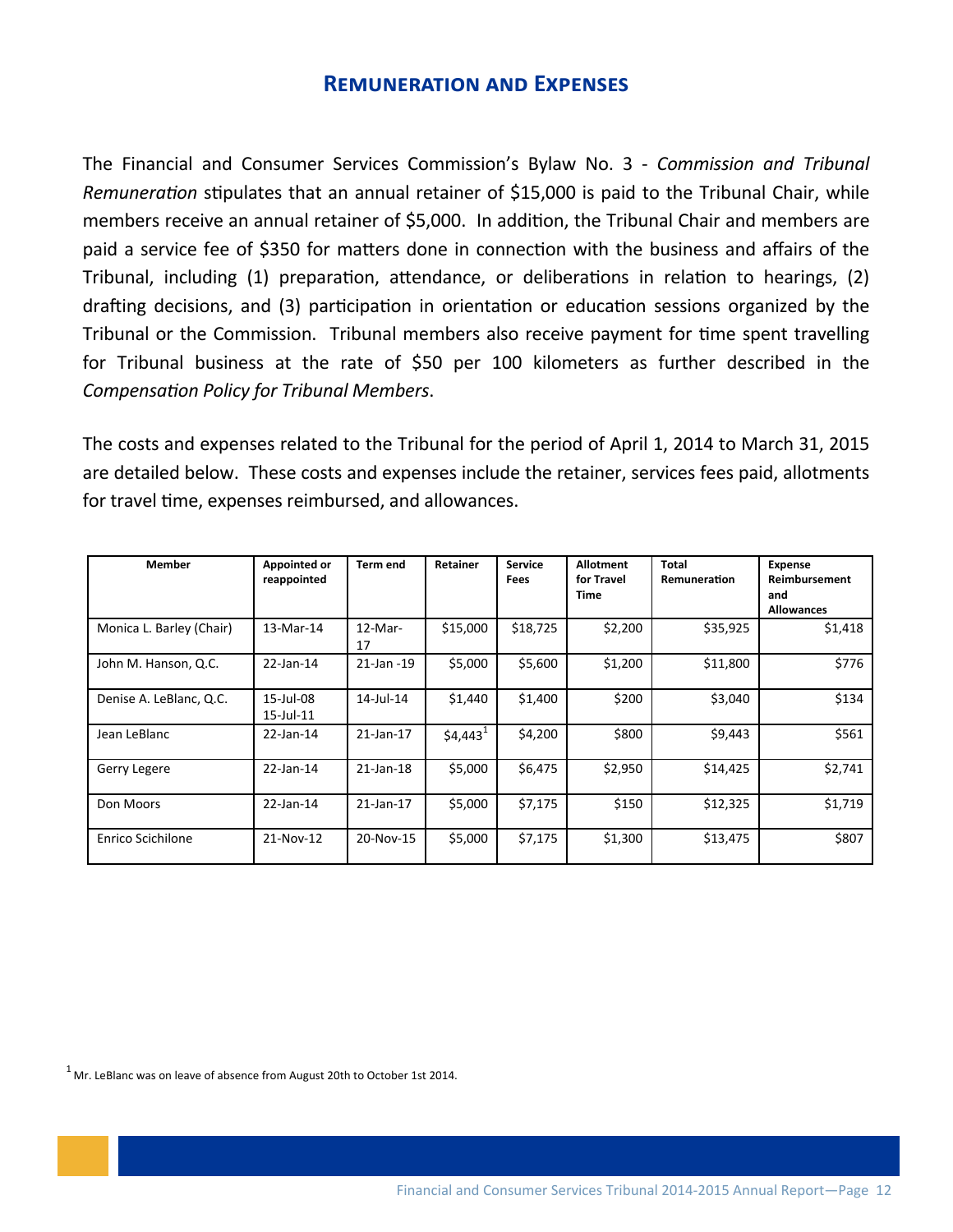# **TRIBUNAL ACTIVITY**

The activities of the Tribunal members for the period of April 1, 2014 to March 31, 2015 are detailed below:

| <b>Members</b>          | Chair<br>Meetings<br>with<br>Registrar | In-House<br>Professional<br>Developmen<br>t Days | Tribunal<br>Bi-<br>Annual<br><b>Meetings</b> | Hearin<br>g days | <b>Hearing</b><br>Preparation,<br><b>Deliberations</b><br>and Decision<br>Writing | Tribunal<br>Administration |
|-------------------------|----------------------------------------|--------------------------------------------------|----------------------------------------------|------------------|-----------------------------------------------------------------------------------|----------------------------|
| Monica L. Barley, Chair | 22.15                                  | 1                                                | 5                                            | 8                | 12.5                                                                              | 7.25                       |
| John M. Hanson, Q.C.    |                                        | $\overline{2}$                                   | 5                                            | $\overline{2}$   | 6                                                                                 |                            |
| Denise A. LeBlanc, Q.C. |                                        |                                                  |                                              | 2                | $\overline{2}$                                                                    |                            |
| Jean LeBlanc            |                                        |                                                  | 5                                            | $\overline{2}$   | 5                                                                                 |                            |
| Gerry Legere            |                                        | $\overline{2}$                                   | 5                                            | 5                | 5.5                                                                               |                            |
| Don Moors               |                                        | $\overline{2}$                                   | 5                                            | 4                | 9                                                                                 |                            |
| Enrico A. Scichilone    |                                        | 1                                                | 5                                            | 6                | 8.5                                                                               |                            |

In the past year, the Tribunal had 15 active proceedings: two appeals under the Pension Benefits Act, one appeal under the Credit Unions Act, and twelve proceedings under the Securities Act. The Tribunal had a total of twelve hearing days. The table below provides a summary of the Tribunal's hearing activity for the period of April 1, 2014 to March 31, 2015:

| Number of active proceedings during fiscal period | 15       |
|---------------------------------------------------|----------|
| Proceedings commenced (all sectors)               | 8        |
| <b>Concluded Proceedings</b>                      | 8        |
| Proceedings still ongoing                         |          |
| Requests for Review/Appeal filed <sup>1</sup>     |          |
| Settlements approved <sup>2</sup>                 |          |
| Hearing days                                      | 12       |
| Cease Trade Orders issued (Securities)            |          |
| Total of administrative penalties imposed         | \$27,000 |

<sup>1</sup>The only Request for Appeal filed was in respect of the *Pension Benefits Act*.

<sup>&</sup>lt;sup>2</sup> Currently, only settlements concluded under the Securities Act require the Tribunal's approval.